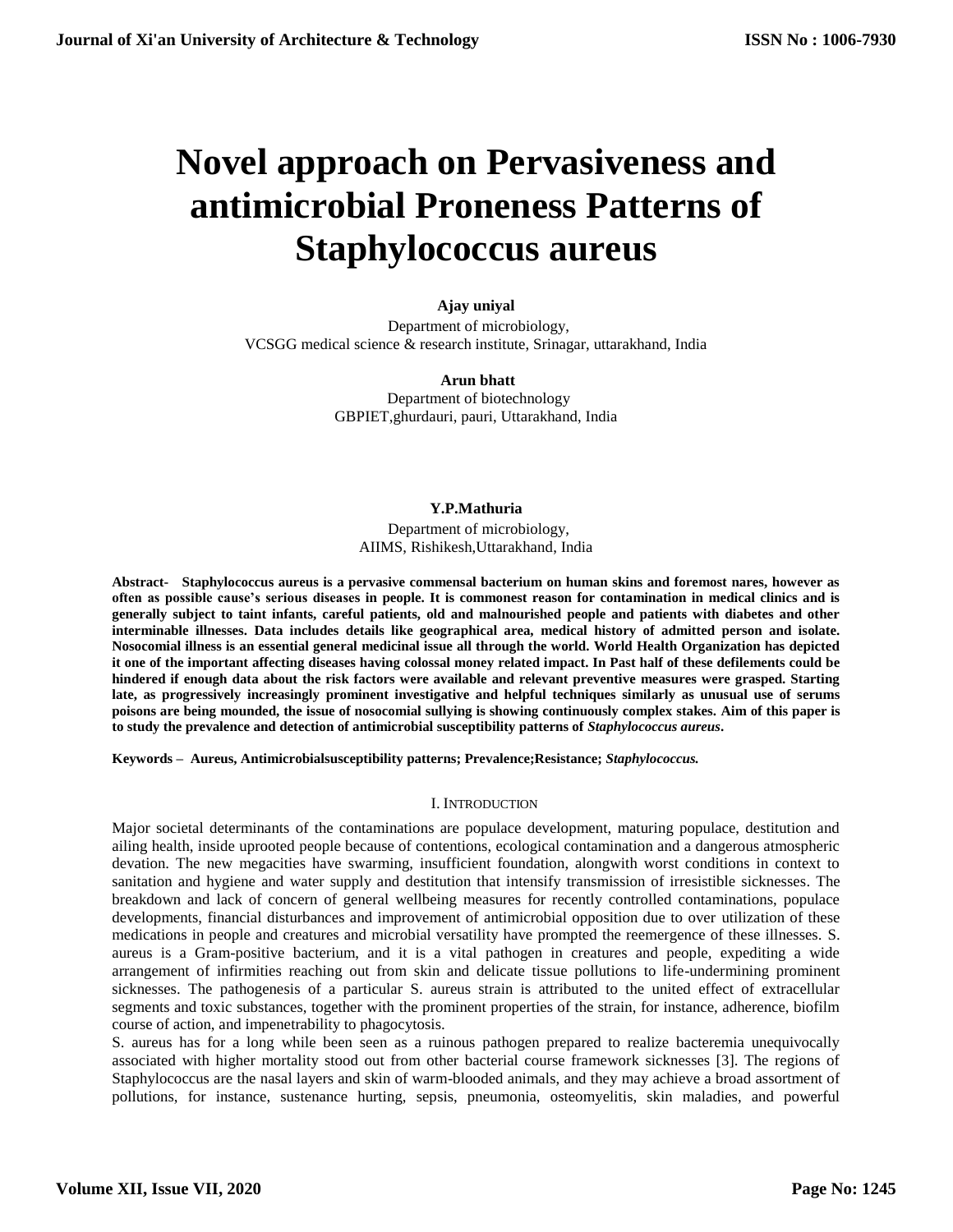endocarditis [4]. S. aureus is moreover a basic operator of sustenance hurting in light of the way that it very well may be found in water, clean, and air.

#### Antibiotic resistance

It has been represented by the World Health Organization (WHO) that in some African zones, 80% of S. Aureus infections are methicillin safe, and inferring that treatment in light of standard enemy of microbials isn't incredible. Methicillin obstruction is a free risk part for mortality in S. aureus bacteremia [9]. Different South African investigations have depicted the dedication of S. aureus to bacteremia in adolescents; for case, an examination performed on hospitalized kids in Cape Town, where the degree of MRSA has been growing throughout the latest couple of years, exhibited that 11.6% of bacteremia was a result of S. aureus [10]. Irresistible maladies are as yet the primary sources of death in adolescents in creating countries, with neonates bearing the most astonishing weight. In Africa alone, overwhelming illnesses speak to over 76% of passings among adolescents, and a normal 36% of neonatal passings worldwide are direct inferable from outrageous pollutions [11]. In these investigations, S. aureus MRSA was represented to be the pathogen responsible for 3% to 63% of passings

S. aureus and coagulase negative Staphylococci (CONS) are generally and commonly known to cause a grouping of defilements which can start from minor skin and sensitive tissue ailments to hazardous conditions . The ascent of prescription restriction among Staphylococci is an extending issue .MRSA is a well-known nosocomial pathogen and its percentage has radically extended in the progressing years.

## Pathogenesis of S. aureus infections:

As depicted above, S. aureus has different gatherings of iotas accepting employment in host-pathogen coordinated efforts and contributes in interruption, colonization and metastasis in host tissues . Notwithstanding whether an illness will be contained or spreaded depends on the trade between bacterial damaging tendency factor and host safe structure . Patients using remote contraptions, for instance, catheters are at high threat of S. aureus defilement since they are secured with fibronectin molecules which advance better adherence for microorganisms by microbial surface portions seeing paste framework molecule (MSCRAMMs) interceded instrument .

Minuscule living beings have a couple of surface proteins which help to interface direct with host cells through receptors.

For instance, corrupted endothelial cell conveys receptors a coupling site for immunoglobulins, intracellular connection molecules (ICAM) and vascular-cell grasp molecule (VCAM), also puss master flammable interleukins (IL) IL-1, IL-6, IL-8, TNF-α and IFN-γ. In this way the immune cells like leukocytes and monocytes start attracting to the polluted endothelium site provoking augmentations in vascular vulnerability and blood supply and all of these events change into sore advancement[99]. Entry of above cytokines by staphylococcal revealed have safe cells and balanced morphology of polluted endothelium cells contribute in sign of sepsis issue and vasculitis achieved by essential S. aureus defilements

Discovery of antibiotics and evolution of antibiotic resistant S. aureus :

Alexander Fleming (1881-1955) observed the antibacterial effect of penicillium structure which was created on a petri dish seemed to have shown "S. aureus" culture existed on the plate. Later nalidixic destructive and ciprofloxacin appeared in 1962 have a spot with fluoroquinoles, a DNA concentrating on class of hostile to disease specialists [33], vancomycin has a spot with glycopeptides was introduced in 1956, and trimethoprimes entered in 1973, carbepenems an improvement sort of beta lactams or generally called third time cephalosporins (1976) were too exhibited in that period[12].

This period was insinuated as splendid time of hostile to microbials and end of overwhelming disease was anticipated in the midst of immunizing agent poison time. Regardless, not long after divulgence of penicillin in 1947, all of a sudden penicillin safe S. aureus strain was observed [3]. Penicillin safe S. aureus was genetically created with a concoction called β-lactamase having capacity to corrupt the β-lactam ring of penicillin called beta lactamase impetus generally called penicillinase , the quality encoding this obstacle was controlled by plasmid of the microorganisms. By 1960 80% of the medical clinic S. aureus limits was impenetrable to penicillin and a couple of beta lactam hostile to contamination specialists. To fight this test another beta lactam subordinate called methicillin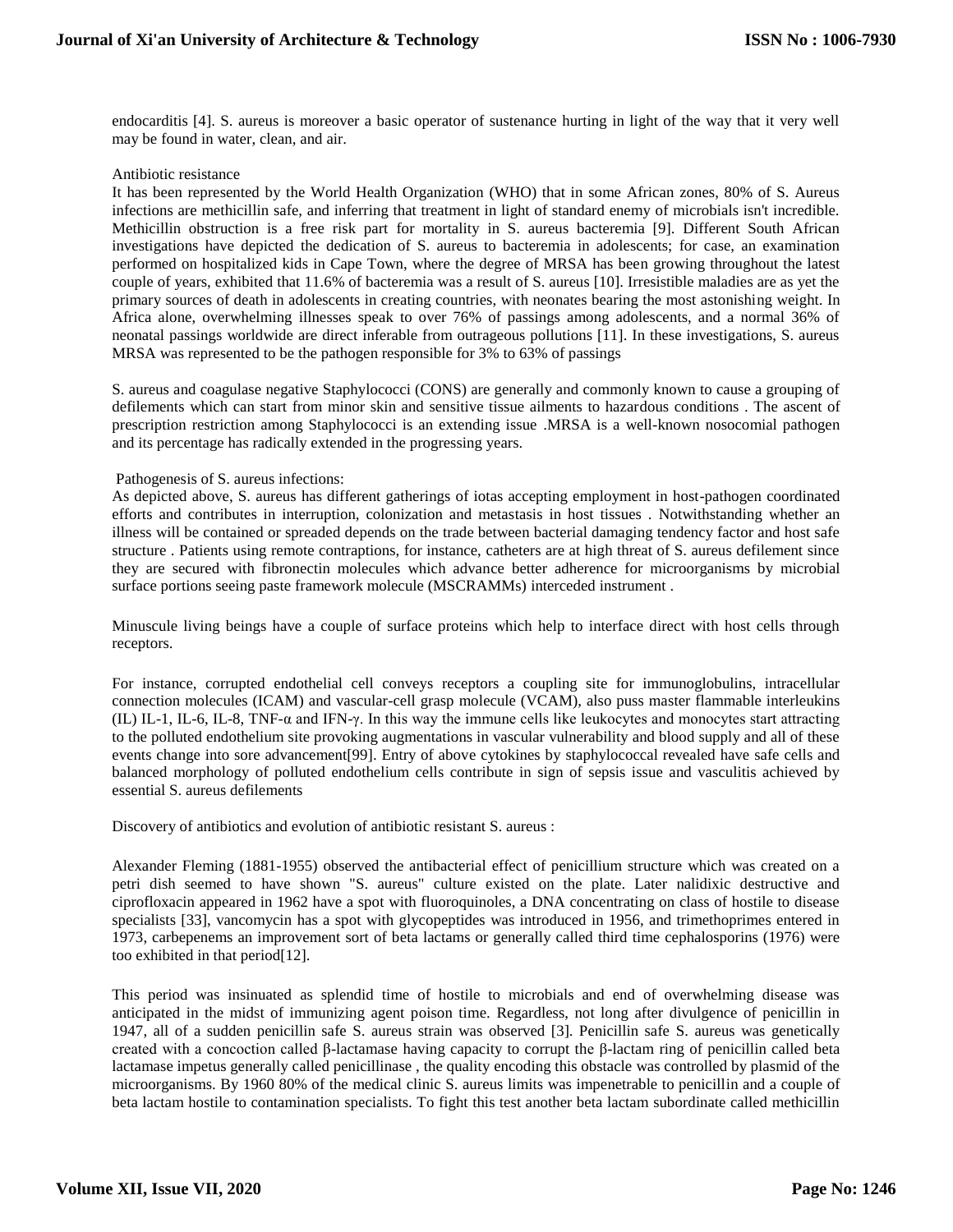was displayed. Along these lines it was adequately performing bacterial killing by controlling the transpeptidase generally called peptidoglycan limiting proteins (PBP) mediated cross associating of peptidoglycan strands of cell divider.

In this way, the mistake of methicillin uncovered first by the specialist M. P. Jevons when a methicilin safe S. aureus (MRSA) strain was perceived in England, UK . The insurance from methicillin is mediated by methods for the "mec" operon, some segment of the staphylococcal tape chromosome mec (SCC"mec".The most troubling circumstance is that MRSA are impervious to beta lactams as well as impervious to the anti-infection of various classes and on the off chance that MRSA indicates cross protection from >3 anti-infection agents, at that point it is alluded as multidrug safe (MDR). As the recurrence of utilization of any anti-toxin increments extensively, bacterium builds up a choice strain to defeat the impact of that anti-microbial.

## **The Microbial Agent**

The patient can beexposed to the microorganisms in the midst of hospitalization. The patient gets exposed to microorganism only when there is a presence of another .The likelihood of presentation provoking pollution depends for the most part on the traits of the microorganisms, including security from antimicrobial administrators, trademark ruinous tendency, and whole (inoculum) of infective material. A wide scope of microorganisms, contaminations, life forms and parasites may cause nosocomial maladies. A couple of living things can also be acquired from a dead thing or substances starting late corrupted from another human source (normal illness).

## **The Environmental Factors**

Medicinal services settings are where both spoiled individuals and individuals at extended risk of tainting amass. People with illness or transporters of infectious microorganisms admitted to medicinal facility are effective carriers of tainting for sick people or already infected people and staff. Patients who become spoiled in the medicinal facility are a also added to the carriers of infection.

In choosing the level of medical clinic ailment, following should be considered.

- 1. Infections contracted outside medical clinics which require attestation of the patient (for instance pneumonia).
- 2. Infections contracted outside emergency clinic which ends up being clinically clear when the patient is in therapeutic facility (for instance measles).
- 3. Infections contracted and making inside medical.

# II. PROPOSED PROBLEM STATEMENT

- $\triangleright$  Staphylococci, especially MRSA strains are one of the main sources of an assortment of human procured contaminations (both network and nosocominal diseases) for which treatment has demonstrated fundamentally troublesome. The issue is additionally intensified by the way that most MRSA strains are likewise created protection from numerous non-beta-lactam anti-microbials [19].
- To this impact numerous examinations on the predominance and medication weakness example of MRSA have been conveyed worldwide and a noteworthy volume of these overall investigations delineated that the pervasiveness of MRSA is expanding. Its rising worldwide frequency is a prime worry for the destabilization of general wellbeing. Nonetheless, the size of studies carried on the commonness of MRSA frequency in Africa involves a lower level as opposed to in other piece of the world.
- $\triangleright$  In Ethiopia, despite the fact that a few investigations on the commonness and medication weakness example of MRSA have been directed , the data on the pervasiveness of MRSA secluded from various clinical examples among Ethiopian patients is deficient and isn't of late ones. Furthermore, few of these studies dealt with the occurrence of beta-lactamase and multidrug resistance properties of MRSA and MSSA secluded from various clinical samples. Therefore, to comprehensively document the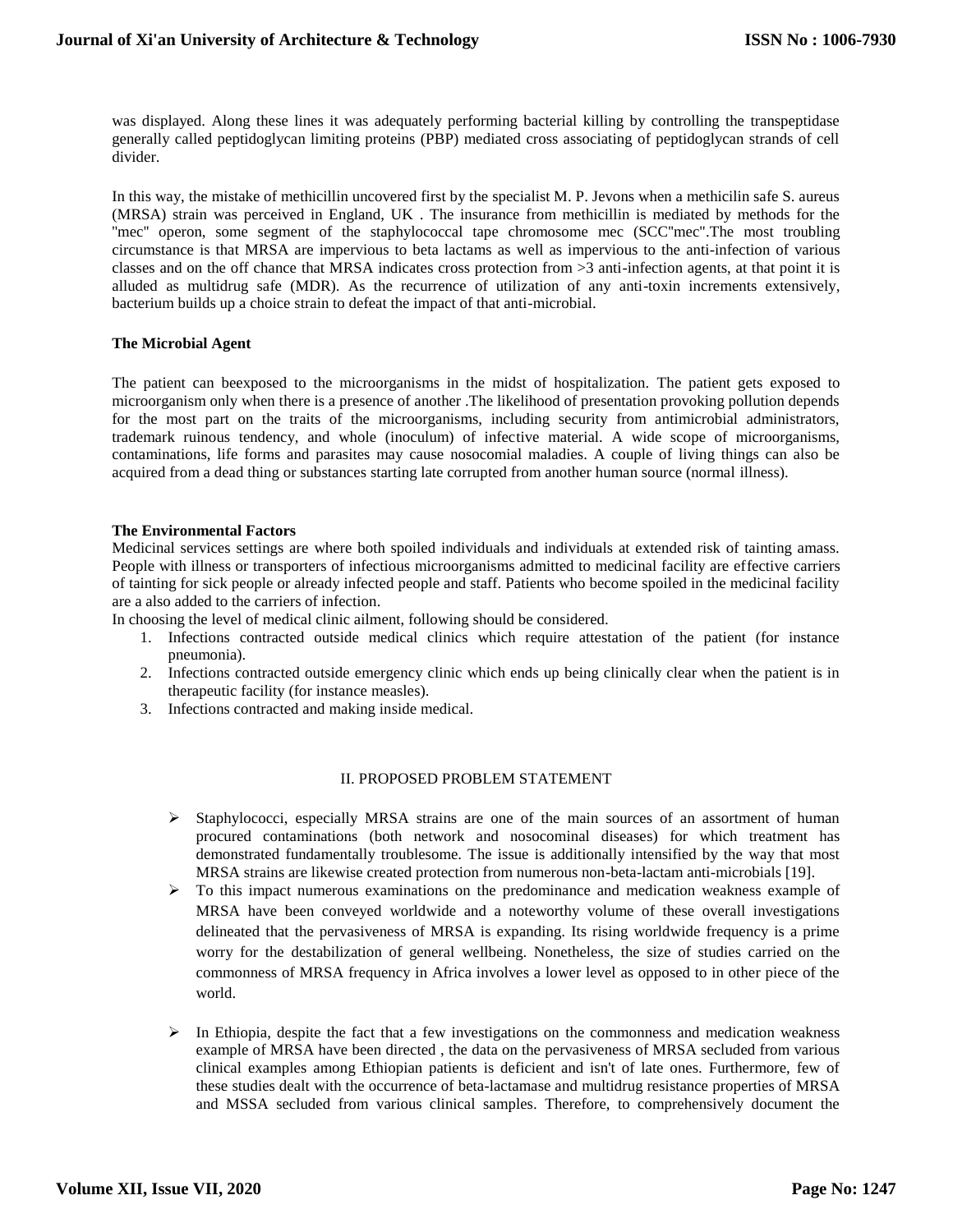prevalence and antimicrobial Pattern of Susceptibility of both MRSA and MSSA secluded from clinical samples among the Ethiopian patients is of the highest priority.

## III.MATERIAL AND METHODS

- $\triangleright$  Swelling and purulent leakage.
- $\triangleright$  In certain cases, dressings were messy or ejection of secures, in such cases swabs were gathered when dressings were changed.
- Before gathering of the discharge/swab the incorporating zone was supposed to be made sterile with 70% liquor.
- $\triangleright$  Using a clean unnecessary swab, a pus sample is collected. Swab was gathered from the spoiled area taking thought to keep up a key separation from spreading of infection with commensal through the skin.
- $\triangleright$  The samples gathered were quickly transported to the exploration focus.
- $\triangleright$  During the collection of significant discharge, the aggregation was done using sterile syringe and needles and suitably squeezed in sterile holder.
- > The surgical goals were tested for torment, redness.

3.1 Research methodology

Put a little proportion of oil jam on every edge of spread slip. This is going to empower the spread to slip hold quickly to the slide. A few hover is placed overflowing with the culture at the point of convergence of the slip.

 The slide is put on the spread slip with the discouragement in the small amount of liquid. The slide is instantaneously changed. Lesser power is used for examination. Edge of the drop is focused.

High power is witched: Scan for motile property and try to remember it from Brownian development - the sporadic development of a bacterium due to vibration of neighboring molecules. Real motile results from flagella unrest. After assertion of gram nature of segregates, all were penniless down for recognizing verification and invitro antimicrobial vulnerability testing by means of modernized microbiology structure .

# **METHODLOGY**

The anti-microbial weakness of S. aureus was resolved utilizing micro dilution measure following CLSI rules. S. aureus solidified culture put away at about 77-80°C was defrosted and streaked onto BHI agar plate (to get unadulterated and single state) and permitted to become medium-term at 37°C. A solitary province from mediumterm developed streaked plate was immunized in 20 ml BHI stock and hatched on hatchery shaker (180 rpm/37°C) until the mid-log stage (OD600nm = 0.5). Cells were gathered by centrifugation (4000 rpm/10min,  $37^{\circ}$ C) and washed once in PBS cushion [Appendix 2]. The optical thickness of cells was changed in accordance with 0.5 spectrophotometrically by estimating OD at 600 nm. For S. aureus OD =0.5 is identical to 108CFU/ml. These cells were weakened 10 overlap in PBS cushion to get 107 CFU/ml to be utilized for microdilution test.

At the same time the counter microbial was twofold weakened on different occasions successively  $(256 \mu g/ml$  to 0.5 µg/ml) in MHB cation adjusted soup from well no. 1 to 10 of 96 well microtitre plate, and in rest two wells (no.11 and no.12) of the section simply medium was incorporated. By then 5  $\mu$ l of bacterial cells (107CFU/ml) were added to all of the wells of the section except for well no.11. Furthermore, the well no.11 was kept as control (no improvement) without cells and drug. The plate was brought forth medium-term (18 hrs) in incubation center at 37°C. Also, advancement (turbidity) at the base of the wells was observed ostensibly under white light and the well no. showing no advancement when appeared differently in relation to well no. 12 (improvement control) was viewed and obsession identifying with that well was considered as least inhibitory center (MIC) for that enemy of microbial.

## **Measurement methods**

The level to survive and level of radioactive property and level of cytotoxicity and hemolysis were determined on exceed expectations programming and visual charts and line diagrams were made on Microsoft exceed expectations utilizing 2007or 2003 rendition of Microsoft office. All the proneness tests were achieved in triplicates on 3 unique events and different measures were done in any event in copies. The hugeness of the outcomes was dictated by numerous correlations among different datasets of different investigations for instance, 1) unique fixations, 2) distinctive time focuses, 3) distinct peptides, 4) unique strains, 5) distinct particles, 6) percentage radioactive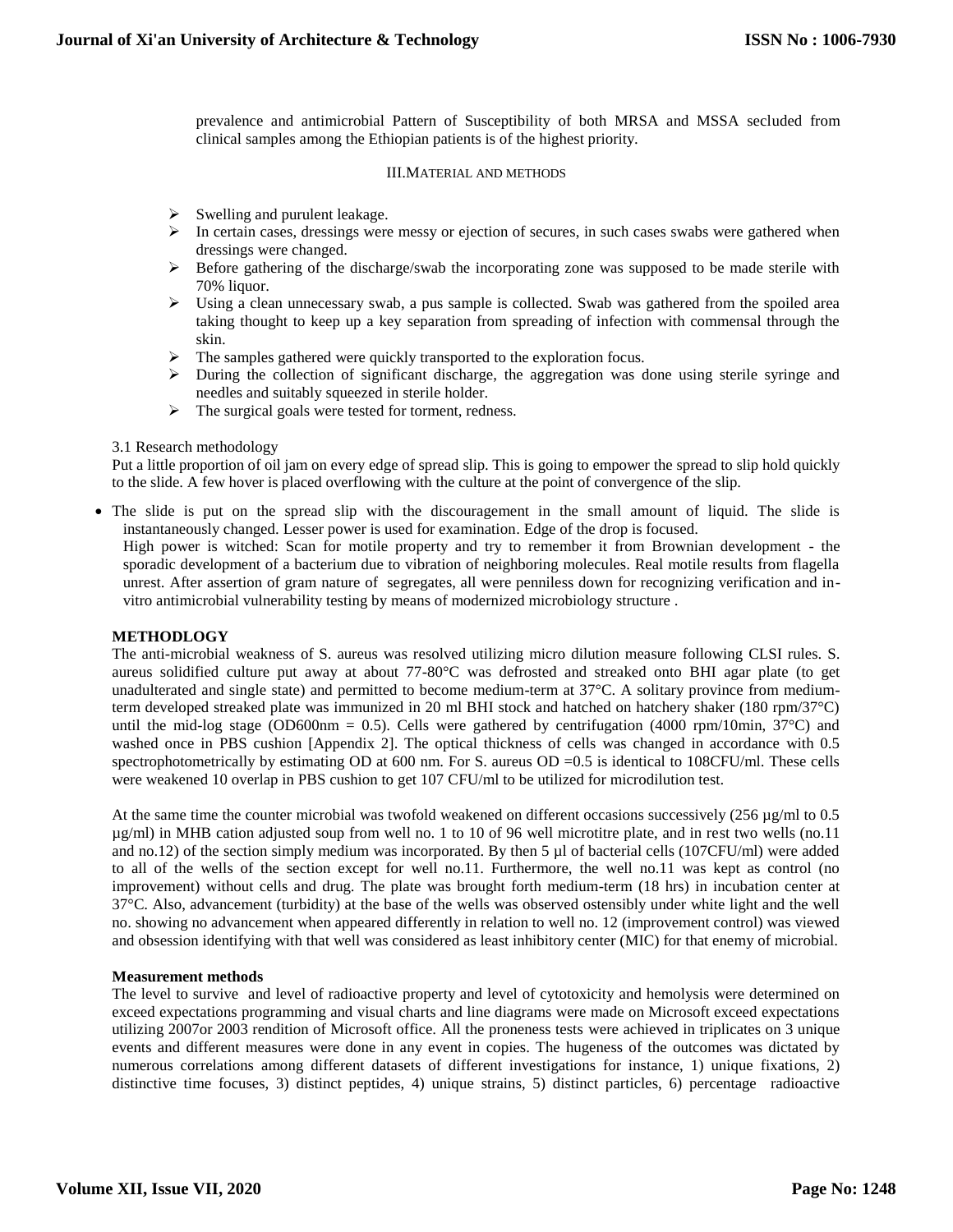property for various focus and time, through one path examination of fluctuation (ANOVA) utilizing Minitab programming adaptation value can be 15 and 16.

## **SIMULATION ANALYSIS AND RESULT DISCUSISON**

| <b>Age Groups</b>     | <b>Number of patients</b> | P value |       |
|-----------------------|---------------------------|---------|-------|
|                       | <b>Frequency</b>          | $\%$    |       |
| $0-6$ month           | 36                        | 12      | 0.161 |
| 6 month-5 years       | 13                        | 4.3     |       |
| 6 years-25 years      | 96                        | 32      |       |
| 26 years-50 years     | 106                       | 35.3    |       |
| 51 years-75 years     | 47                        | 15.6    |       |
| 76 years-100<br>years | $\overline{11}$           | 3.6     |       |
| Total                 | 309                       | 100     |       |
| $Mean \pm SD$         | $25 \pm 3.83$             | 0.160   |       |

Table 3.1 Gender based distribution



Figure 3.1: Distribution Of Age

Table 3.2 Screening Of MRSA Producers & ESBL Producers

| <b>Isolates</b>        | <b>ESBL</b> | <b>Normal</b> | Total |
|------------------------|-------------|---------------|-------|
| Enterobacteriaceae     |             | 176           | 251   |
|                        | <b>MRSA</b> | Normal        | Total |
| Staphylococcus species | 27          | 167           | 204   |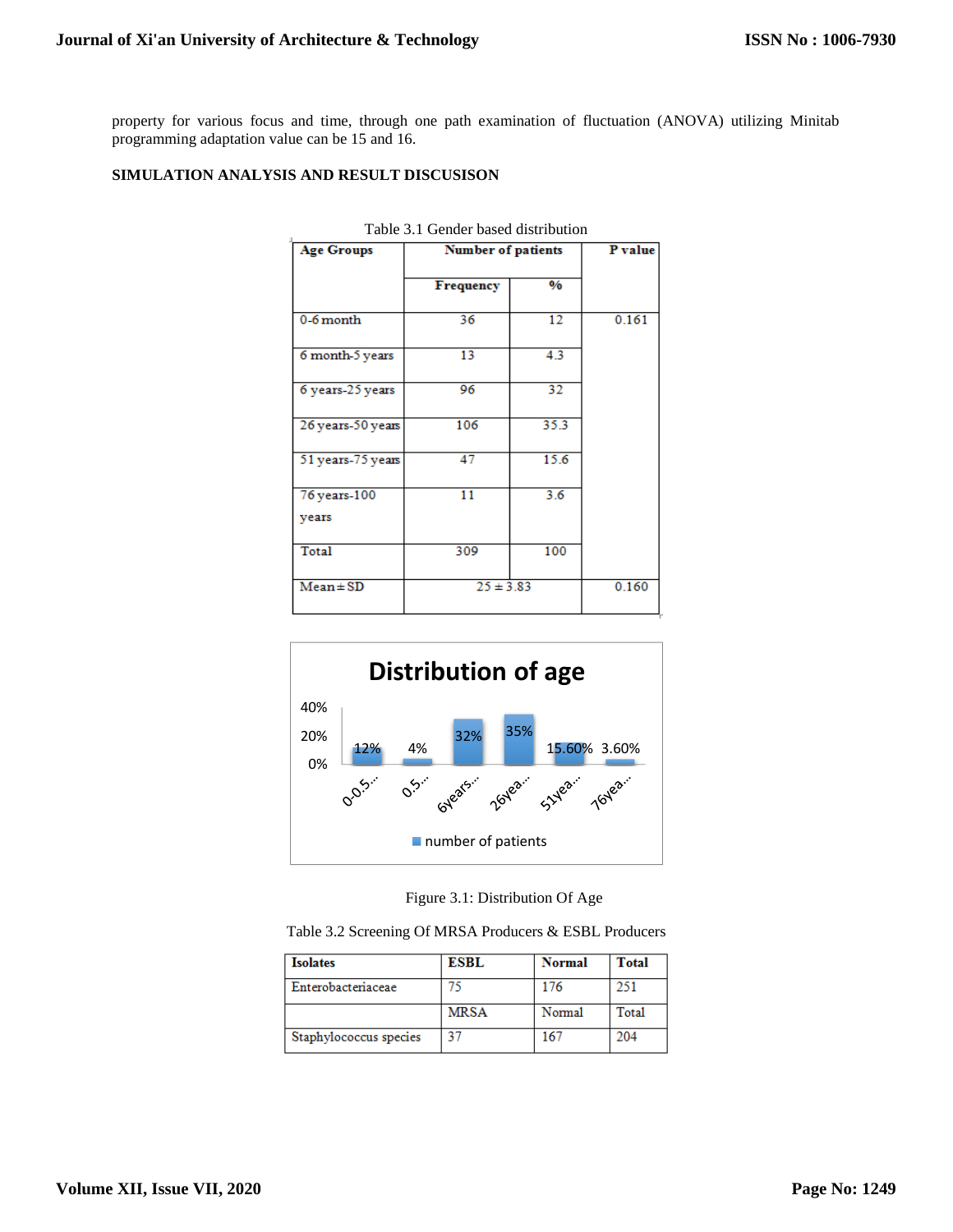

Fig 3.2 Prevalence of MRSA

| Table 3.3 : Positive growth |  |         |     |  |         |  |  |     |  |  |                                                                  |  |
|-----------------------------|--|---------|-----|--|---------|--|--|-----|--|--|------------------------------------------------------------------|--|
|                             |  |         |     |  |         |  |  |     |  |  | Total no. of No. of cases Positive for No. of cases Negative for |  |
| infected cases              |  | culture |     |  | culture |  |  |     |  |  |                                                                  |  |
| 500                         |  |         | 309 |  |         |  |  | 191 |  |  |                                                                  |  |



Figure 3.3: Microbiological Positive growth wise



Figure 3.4: Screening of ESBL producers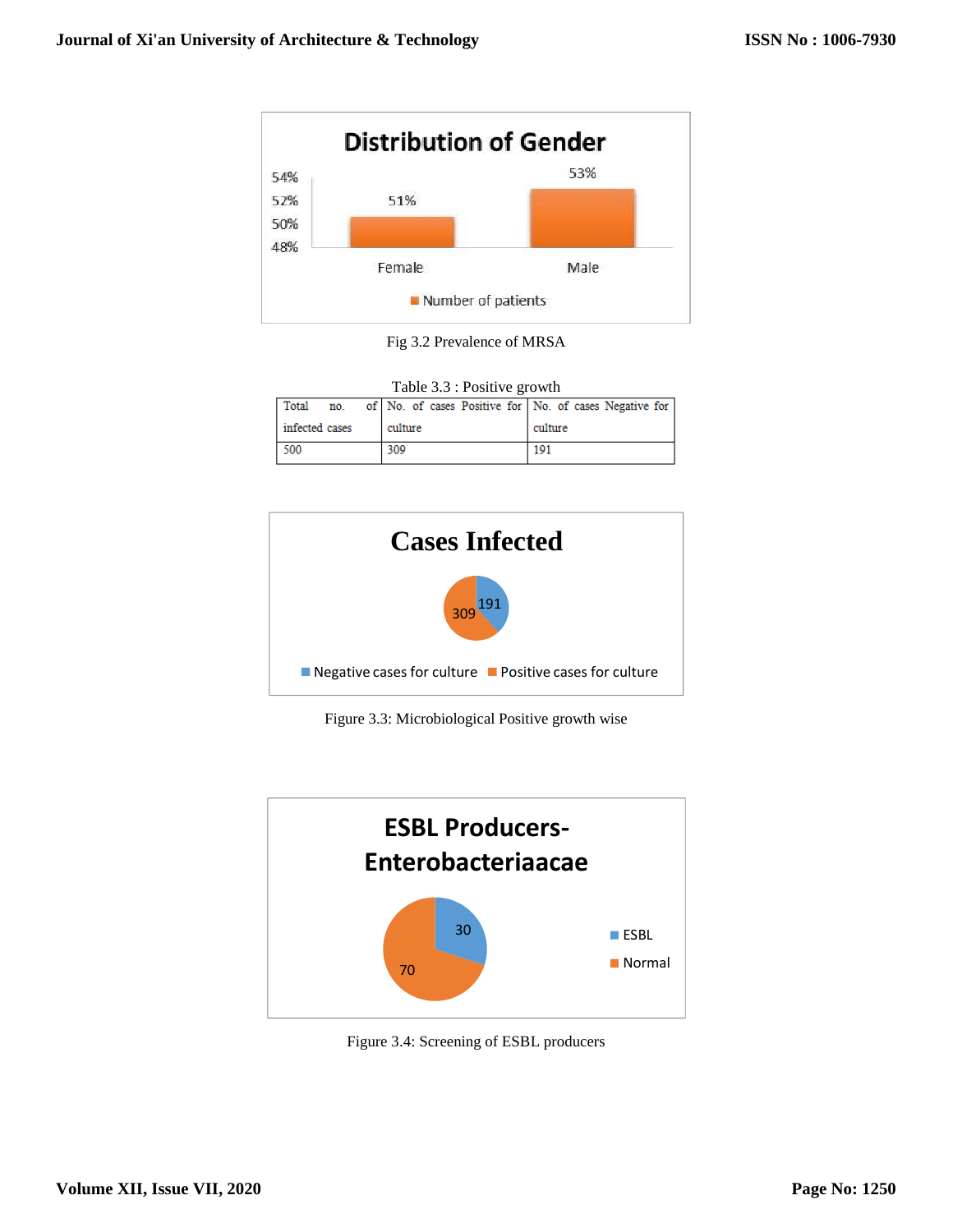

Figure 3.5: Screening of MRSA producers

# V. CONCLUSION AND FUTURE WORK:

The predominance of MSS Aand S. aureus fluctuates altogether dependent on kind of clinical examples. Though, the frequencyis impressive high when contrasted with other comparative examinations directed somewhere else. Pus/ulcer is possibly the principle source of S. aureus and MSSA.

An investigation was made to decide the rate of postoperative wound contamination by and large operations. The point of this investigation was to assess the susceptibility, to secluded, to describe the pathogenic bacteria andto various routinely utilized anti-microbials. To discover the source of disease, ecological examples (from wards) were additionally examined amid the examination.

- $\triangleright$  Observing at the pervasiveness situation in condition the general degree of postoperative wound disease is 09.79%. The outcomes coordinate with Lilani et. al. (08.95%) and Nilesh Marvania (08.50%).
- $\triangleright$  Age plays a central point in rates of postoperative wound contamination and it is most astounding in the age group of 60-70 years. Most likely old age is strong factors in postoperative woundinfection.
- $\triangleright$  Females (44%) have lesser infection rate than males (56%).
- $\triangleright$  Out of complete amount of contaminated cases 9% indicates negative bacterial development. From this it can infer that the indicative technique to discover postoperative wound disease necessitatessuitablesample collection in a way that mirrors the exhaustive sterile strategy with the goal that waste of time and vitality can be stayed away from.
- $\triangleright$  It has been seen that the postoperative wound disease is because of one sort of prevailing culture and it is 92%. Maybe couples (8%) of the patient's injuries were found to comprise assorted isolates.
- $\triangleright$  Majority of postoperative wound contaminations are ruled by Gram Negative Bacilli (56%).
- For gram positive secludes, Chloramphenicol (93%)is the least suggested anti-microbial for cure trailed by Tetracycline (94%), Linezolid (99%),synergic (99.30%) and Vancomycin (99.75%) is the best recommended anti-microbial.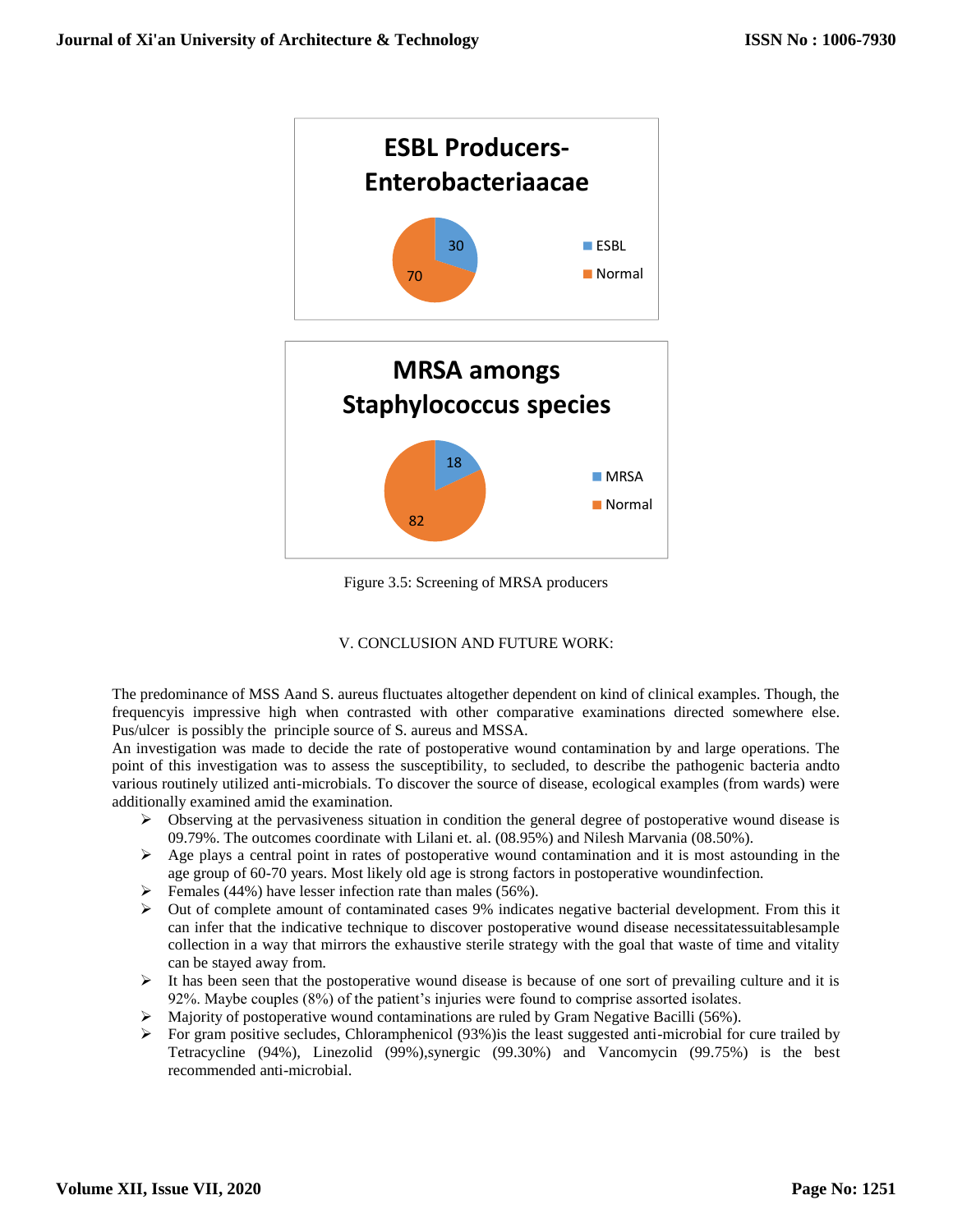- $\triangleright$  For the gram negative secludeds, Cefoxitin (68%) is the medication of decision pursued by Amikacin (77.20%), Cefotetan (84.50%), Imipenem (91.80%)and Meropenem (93%). Mix of two or more anti-toxin may provide better outcomes and it merits attempting to soothe the patient.
- $\triangleright$  The degree of surgical contamination disease is lesser (7%) in the event of polluted operation and greater (12%) with un-polluted surgical class.
- $\triangleright$  Patients worked under crisis state, who don't need any anti-microbial spread, comprise of a lot higher danger of postoperative wound contamination (17.93%) in examination with optionaloperation, which need generally safe of postoperative wound disease (07.62%).
- $\triangleright$  Greater the span of the operation, more noteworthy is the danger of postoperative wound contamination. Contamination rate is lower in span of under an hour and higher in length of over two hours of operation.
- $\triangleright$  Pre-employable and post-usable medical clinic stay additionally decides the rate of postoperative wound disease. Bigger the pre-employable medical clinic remain more prominent the shot of postoperative wound diseases.
- $\triangleright$  The rate of postoperative wound contamination is additionally administered by the quantity of people present in the task theater.
- Preoperative anti-toxin treatment is viable responsible for postoperative surgical wound disease, the rate of contaminations in patients, managed anti-infection agents pre-operative is small and it was much in patients of uncontrolled preoperative anti-infection.
- $\triangleright$  On monotonous study, it can be seen that postoperative wound contamination Isolates expands their safe power beside different anti-infection agents and amid our whole examination period it is seen that the antiinfection agents which were sensitive prior to the living being ends up being safe later on. Truth be told, the weakness to anti-infection agents always diminished while Staphylococcal and multi-safe Pseudomonas strains were secluded with expanding recurrence.
- $\triangleright$  Cefazolin is the best utilized specialist for clinical prophylaxis in our clinics and surgical outlets however can be inadequate against the undeniably regular wound pathogens methicillin-safe coagulase-negative staphylococci, methicillin-safe S. aureus and P. aeruginosa etc. different types of gram negative bars. Defensive pre-usable prophylaxis can diminish the frequency of wound disease.
- $\triangleright$  It is presently the perfect time to choose legitimate prophylactic nasty for the patients amid operation with the goal that the odds of postoperative wound diseases can be disposed of or diminished to most minimal rate.
- $\triangleright$  We emphatically trust that this system of non-legal utilization of anti-microbial treatment ought to be debilitated and a nearby joint effort among specialists and microbiologists is required. This non legal utilization of anti-infection agents results being developed of ever more elevated opposition among the microscopic organisms.

## **REFERENCES**

- [1] Kluytmans J, van Belkum A, Verbrugh H: Nasal carriage of Staphylococcus aureus: epidemiology, underlying mechanisms, and associated risks. Clin Microbiol Rev 1997, 10(3):505-520.
- [2] Durack DT, Lukes AS, Bright DK, Duke Endocarditis S: New criteria for diagnosis of infective endocarditis: utilization of specific echocardiographic findings. Am J Med 1994, 96(3):200-209.
- [3] Martineau F, Picard FJ, Roy PH, Ouellette M, Bergeron MG: Species-specific and ubiquitous-DNA-based assays for rapid identification of Staphylococcus aureus. J Clin Microbiol 1998, 36(3):618-623.
- [4] Fiebelkorn KR, Crawford SA, McElmeel ML, Jorgensen JH:The practical disc diffusion method for the detection of inducible clindamycin resistance in Staphylococcus aureus and coagulase negative Staphylococcus. J Clin Microbiol 2003; 41: 4740-44.
- [5] Rajaduraipandi K, Mani KR, Panneerselvam K, Mani M, Bhaskar M, Manikandan P. The prevalence and the antimicrobial susceptibility pattern of the methicillin resistant Staphylococcus aureus: a multicentre study. Indian J Med Microbiol 2006; 24: 34-8.